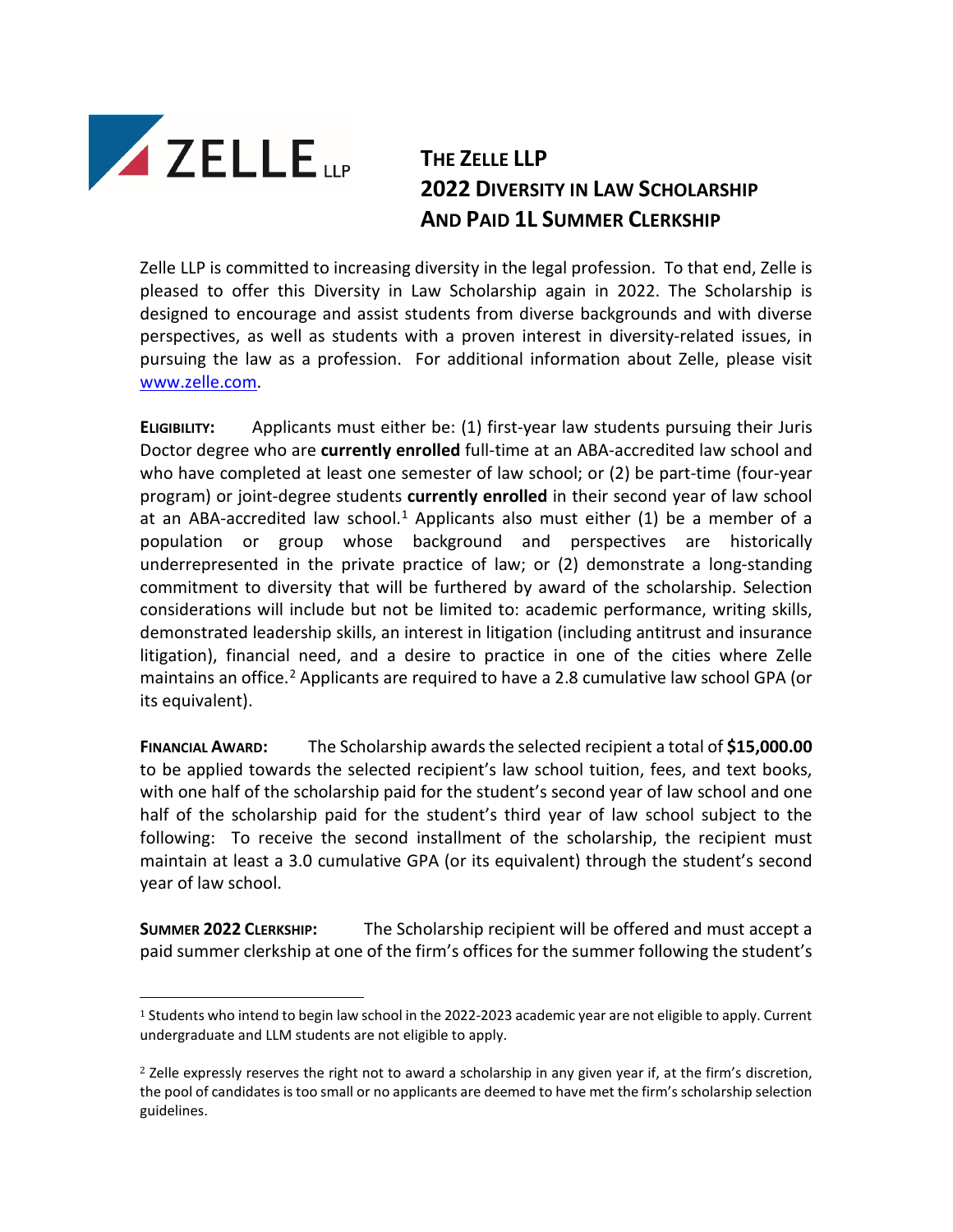first year of law school.<sup>3</sup> The specific location of the clerkship will be decided by the firm in consultation with the recipient and will be based upon both the recipient's interest and the firm's need. Please note that the Scholarship recipient may elect to split the summer between the Zelle clerkship and an unpaid public sector internship (defined as a nonprofit/public interest organization, government employee, or judicial internship), so long as the Scholarship recipient commits to a minimum of five weeks at Zelle.

**APPLICATION:** To be considered for the Zelle LLP Diversity in Law Scholarship, students should complete and submit the attached application and required documents to Zelle LLP by **January 18, 2022 at noon ET**. To the extent law school grades for the Fall 2021 semester are not yet available on the application deadline, they may be submitted separately, when available. Completed applications may be submitted by electronic mail to: **[DIVERSITY@ZELLE.COM](mailto:diversity@zelle.com)**

<span id="page-1-0"></span><sup>&</sup>lt;sup>3</sup> The Scholarship recipient must meet all eligibility requirements for employment and clear a conflicts check.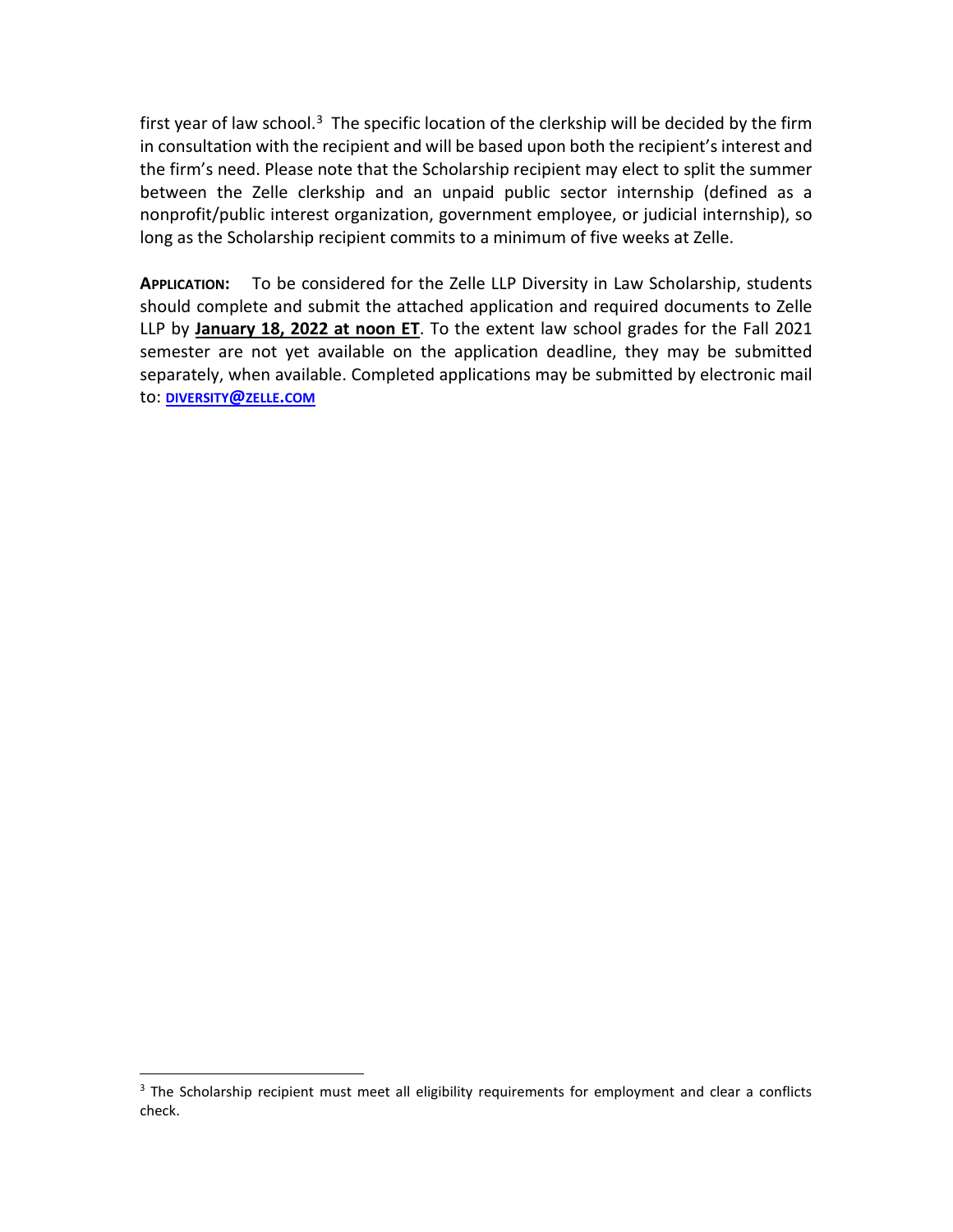

**THE ZELLE LLP 2022 DIVERSITY IN LAW SCHOLARSHIP AND PAID 1L CLERKSHIP**

## **APPLICATION**

| HAVE YOU ALREADY ACCEPTED AN INTERNSHIP OR CLERKSHIP FOR THE SUMMER OF 2022?<br>    YES     NO                          |
|-------------------------------------------------------------------------------------------------------------------------|
| PLEASE IDENTIFY THE ZELLE LLP OFFICE(S) IN WHICH YOU WOULD BE INTERESTED IN PURSUING A CLERKSHIP<br><b>OPPORTUNITY:</b> |
| ____ ATLANTA<br>__ BOSTON                                                                                               |
| <b>DALLAS</b><br>LONDON                                                                                                 |
| ___ MINNEAPOLIS                                                                                                         |
| NEW YORK CITY                                                                                                           |
| ____ OAKLAND                                                                                                            |
| PHILADELPHIA<br>WASHINGTON, D.C.                                                                                        |